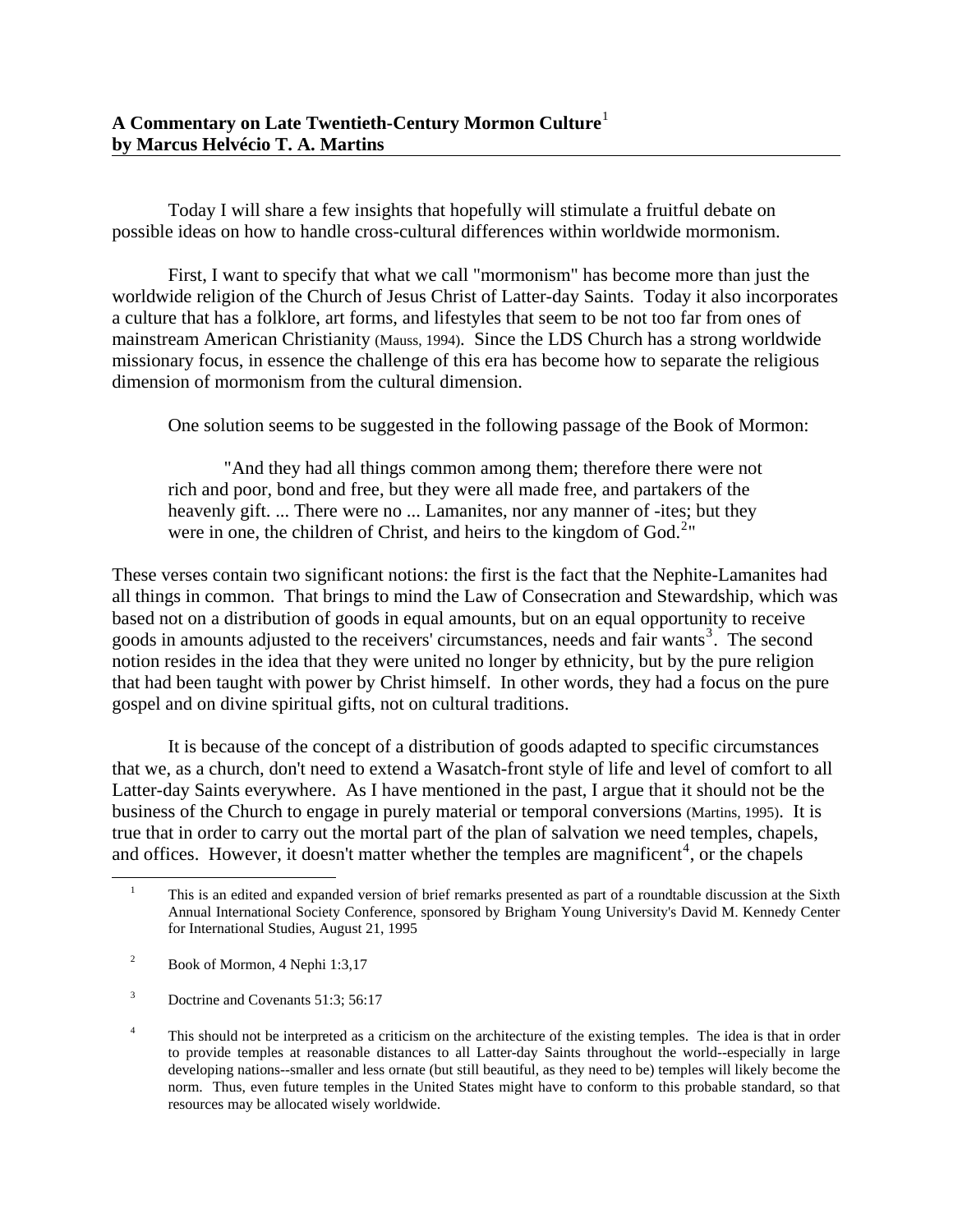splendid, or the office buildings sophisticated. The American obsession with material comfort, aesthetics, and electronic gadgetry (Stewart & Bennett, 1991) is not essential to anyone's eternal salvation.

What we should be focusing, then, is on the second notion, or on the pure gospel preached with power. And that gospel was restored to this earth through Joseph Smith Jr. But by saying this I must also acknowledge another obstacle that we have to deal with, a form of reductionism, if you will, in the cultural dimension of mormonism.

Some time ago I had the opportunity to visit some of the LDS Church's historic sites in upstate New York. When I visited the Sacred Grove, where the Father and the Son appeared to the young Joseph, I felt uneasy. Instead of feeling happy or excited about being there, I was puzzled. A few days after my return to Utah I finally realized that my uneasiness was based on the fact that I had been on the long-forgotten heart of mormonism. It struck me that all that is true and heavenly in mormonism revolve around an event that happened in that dusty, humid, and bug-infested grove.

At least since the beginning of this century, though, the cultural dimension of mormonism has had its focus shifted from the grove to the handcart, or the great migration west. Idealized and romanticized portrayals of Brigham Young replaced Joseph Smith as the embodiment of practical mormonism. The handcart became the symbol of this expanding religion, replacing the Sacred Grove. Industry, cooperativism, farming, and mining became the most visible parts of the daily religion (Shipps, 1985). The transmission of values and cultural mores across generations successfully included the temporal--or cultural--dimension of mormonism, but it seems to have failed to include much of the spiritual dimension, (Mauss, 1994) with the result that, today, most of the accounts of spiritual manifestations seem to carry the suggestion that they were solely a consequence of the early Pioneers' faith and works, and not a natural consequence of what took place in the Sacred Grove (Martins, forthcoming).

The sacrifice of the early pioneers was based on the testimony of the divinity of the mission of Joseph Smith Jr. Based on many conversations and observations in the past five years, it seems to me that today the testimonies of many Latter-day Saints seem to be mostly based on the sacrifice of the early pioneers.

Isn't there a place for Joseph Smith Jr. in cultural mormonism? Will he always be remembered as only a martyr, and not as prophet, seer, and revelator? Will he always be remembered in second place--after somebody else? If foreign visitors would walk our streets and try to get a glimpse of the history of mormonism through the local architecture and monuments, these visitors might very well conclude that Brigham Young was the prophet of the restoration, instead of Joseph Smith. There was not one major building named after Joseph Smith in Salt Lake City, the Mormon Mecca, until 1993, or 149 years after Joseph's death. There is no church-sponsored Joseph Smith University, and at Brigham Young University, the first Joseph Smith building was dedicated in 1941, almost 100 years after the martyrdom.

Joseph doesn't seem to be alive in the minds of modern Latter-day Saints, but it seems that he is mostly--if not always--remembered as the eternal martyr: always arrested, always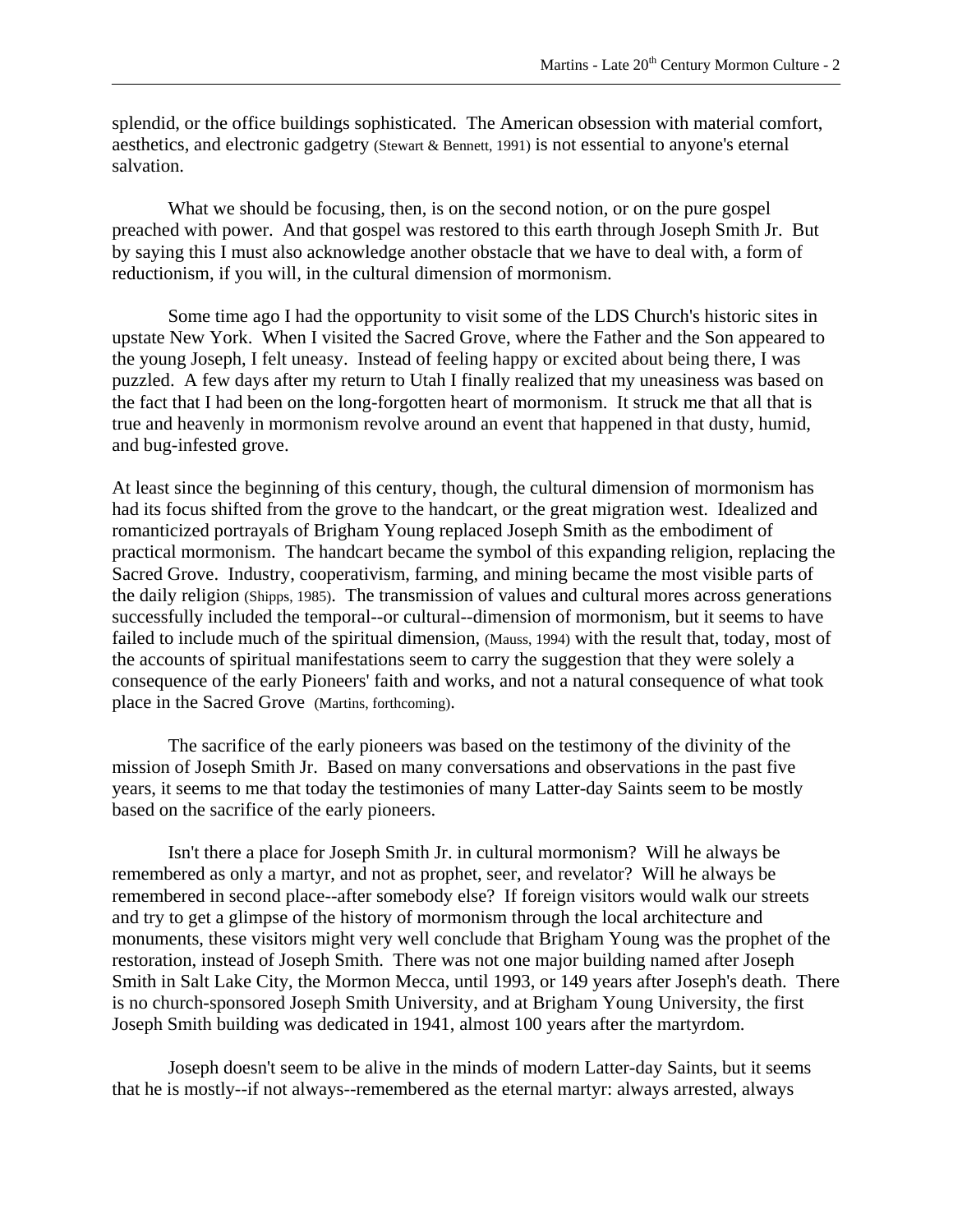beaten, always dying. In our characteristic appetite for celebrations, we remembered the sesquicentennial of Joseph's martyrdom with a satellite broadcast. I don't recall what events marked the sesquicentennial of the First Vision, or of the Visions of the Kingdoms of Glory and Perdition (Doctrine and Covenants section 76), or of the King Follett Sermon. We have gone to great lengths to dig up every account out of early church members' journals that may shed further light and provide more minute details on the living conditions and lifestyle of the early saints. But I don't think we have spent enough of our time and resources to try to provide further light and details on the message, visions, insights, and prophecies of Joseph Smith, who still stands at the head of this dispensation.

In Joseph Smith's teachings there are answers to questions yet to be asked. He was a prophet who saw and understood much more about our future and about the eternal worlds than he ever taught publicly. He once shared the following insight, which he must certainly have developed based on his experience:

" ... the things that are written are only hints of things which existed in the prophet's mind, which are not written concerning eternal glory. ... I could explain a hundred fold more than I ever have of the glories of the kingdoms manifested to me in the vision, were I permitted, and were the people prepared to receive them. $5"$  $5"$ 

Several years later, Elder John Taylor said the following:

" ... Joseph Smith ... felt himself shut up in a nutshell, there was no power of expansion, it was difficult for him to reveal and communicate the things of God, because there was no place to receive them. What he had to communicate was so much more comprehensive, enlightened and dignified than that which the people generally knew and comprehended, it was difficult for him to speak, in every move he made, and so it is to the present time.  $6"$  $6"$ 

I believe that Joseph Smith Jr. has the answer to much of the concern we have today regarding mormonism in a worldwide setting. In fact, I see the Sacred Grove, taken as a symbol, as not merely accommodating of other cultures, but also as a natural refiner of all that is good, beautiful, praiseworthy, and divine in those cultures, irrespective of their specific origin. The handcart, in contrast, is repressive, and it compels those who pull it to a heavy yoke that is antinatural, burdensome, and debilitating, which yoke today may no longer lead to salvation, either of a temporal or a spiritual nature (Martins, forthcoming). In other words, the handcart provokes the amputation of non-Utahn cultures, and their consequent replacement with prostheses that, as consequence of being foreign, become not only lifeless but also infertile.

The problem with which we should be concerned from now on is over what elements under our control will foster the successful outcome of the mortal part of the plan of salvation.

<span id="page-2-1"></span><span id="page-2-0"></span> $\overline{a}$ 

<sup>5</sup> Teachings of the Prophet Joseph Smith, p.304 - May 21, 1843

<sup>6</sup> Journal of Discourses, 10:148 - April 6, 1863